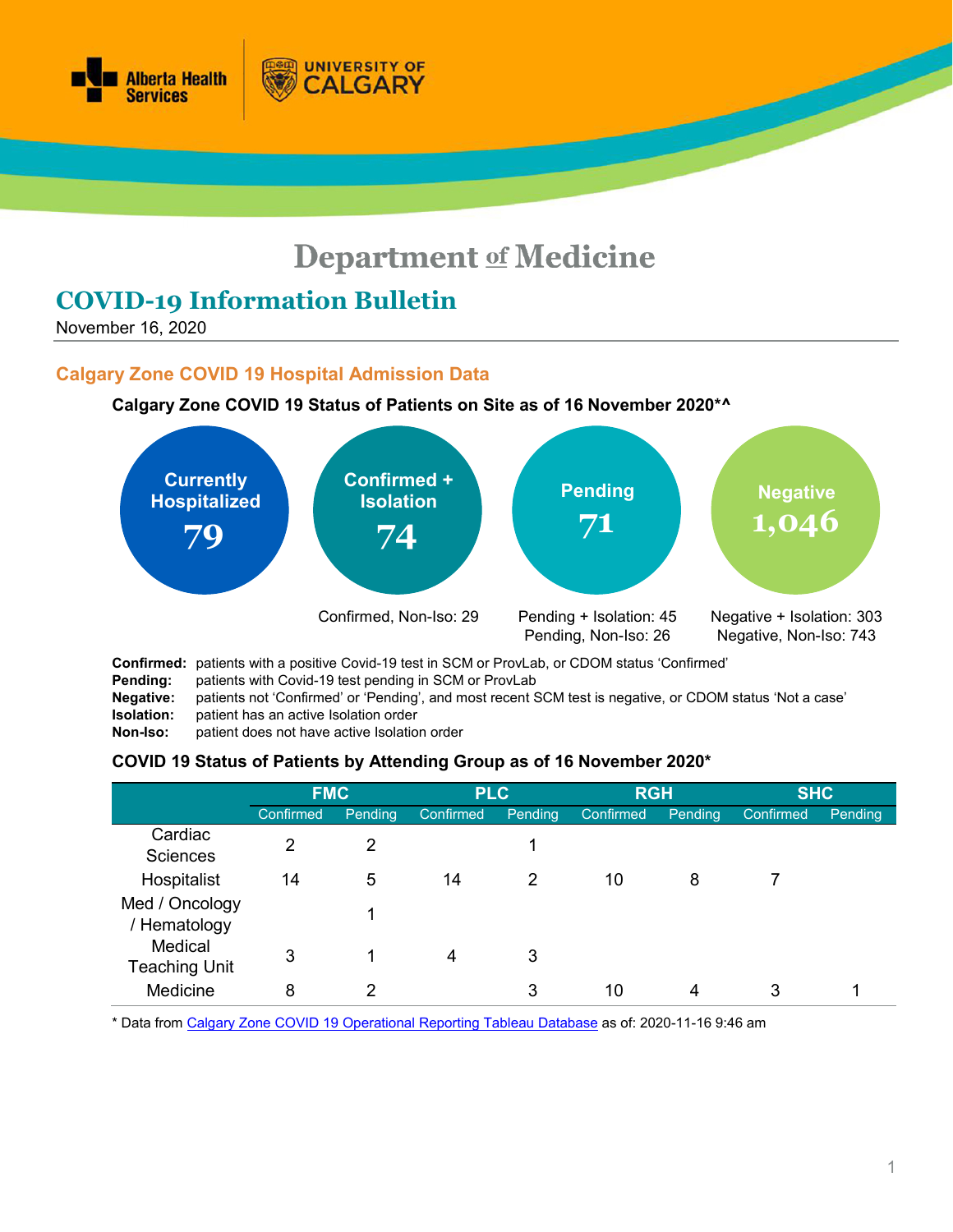# **Calgary Zone COVID 19 Patient Census^**

|              | <b>Nov 11</b>      |            | Nov 12      |            | <b>Nov 13</b>      |            | Nov 14      |            | <b>Nov 15</b>      |             |
|--------------|--------------------|------------|-------------|------------|--------------------|------------|-------------|------------|--------------------|-------------|
|              | Non-<br><b>ICU</b> | <b>ICU</b> | Non-<br>ICU | <b>ICU</b> | Non-<br><b>ICU</b> | <b>ICU</b> | Non-<br>ICU | <b>ICU</b> | Non-<br><b>ICU</b> | <b>ICU</b>  |
| <b>ACH</b>   | 0                  | 0          | 0.7         | 0          | 0.1                | 0.9        | 0.5         | 0.5        | 1.0                | $\mathbf 0$ |
| <b>FMC</b>   | 23.9               | 2.0        | 24.6        | 2.0        | 24.8               | 2.0        | 26.3        | 1.6        | 27.4               | 1.0         |
| <b>PLC</b>   | 15.6               | 8.6        | 14.9        | 8.0        | 13.5               | 8.0        | 15.8        | 8.0        | 15.8               | 8.0         |
| <b>RGH</b>   | 17.0               | 1.0        | 18.5        | 1.0        | 18.5               | 0.9        | 18.8        | 0          | 16.8               | 0           |
| <b>SHC</b>   | 7.7                | 3.0        | 8.1         | 2.8        | 7.3                | 2.0        | 6.8         | 2.0        | 7.1                | 1.9         |
| <b>TOTAL</b> | 64.2               | 14.6       | 66.7        | 13.8       | 64.3               | 13.7       | 68.0        | 12.1       | 68.1               | 10.9        |

# **Calgary Zone COVID 19 Hospital Admissions by Day^**

|              | <b>Nov 11</b> | <b>Nov 12</b> | <b>Nov 13</b> | <b>Nov 14</b> | <b>Nov 15</b> |
|--------------|---------------|---------------|---------------|---------------|---------------|
| <b>ACH</b>   |               |               |               |               |               |
| <b>FMC</b>   |               |               |               | 3             |               |
| <b>PLC</b>   |               |               | 3             |               |               |
| <b>RGH</b>   |               |               |               |               |               |
| <b>SHC</b>   |               |               |               |               |               |
| <b>TOTAL</b> |               | 6             | 5             |               |               |

^ Data from [Calgary Zone COVID 19 Daily Activity & Outcomes Tableau](https://tableau.albertahealthservices.ca/#/views/CalgaryZoneCOVID19DailyActivityOutcomes_15875024979210/Census?:iid=2) Dashboard as of: 2020-11-16 00:00 pm

#### **COVID-19 Outbreaks**

# **FMC**

Units with heightened COVID-19 activity:

- Units with dedicated COVID beds: **2** (Units 64 and 54)
- Units on outbreak: **1** (Unit 22)
- Units on watch: **3** (Units 42, 47 and 61)

Medical Learners on Units:

• At FMC, medical students (clerks) are **not allowed** on any units designated as on "watch" or "outbreak".

Serial COVID-19 Testing for Prevalence (Staff and Physicians

• A one-time surveillance test is recommended for all physicians and staff who have worked on Unit 21 or 22 since November 3, 2020. Any staff and physicians that have spent any time on units 21 or 22 since Nov 3rd should be tested. If you have previously tested positive for COVID-19 you do not need to be re-tested.

Asymptomatic testing for health care workers and physicians is available on the 6th floor of the main tower from 0600 -2200. If you are tested at another location, please ensure outbreak identification number 2020-4456 is on the requisition.

Asymptomatic testing of FMC staff and physicians is not currently required related to any other outbreak or on-watch units.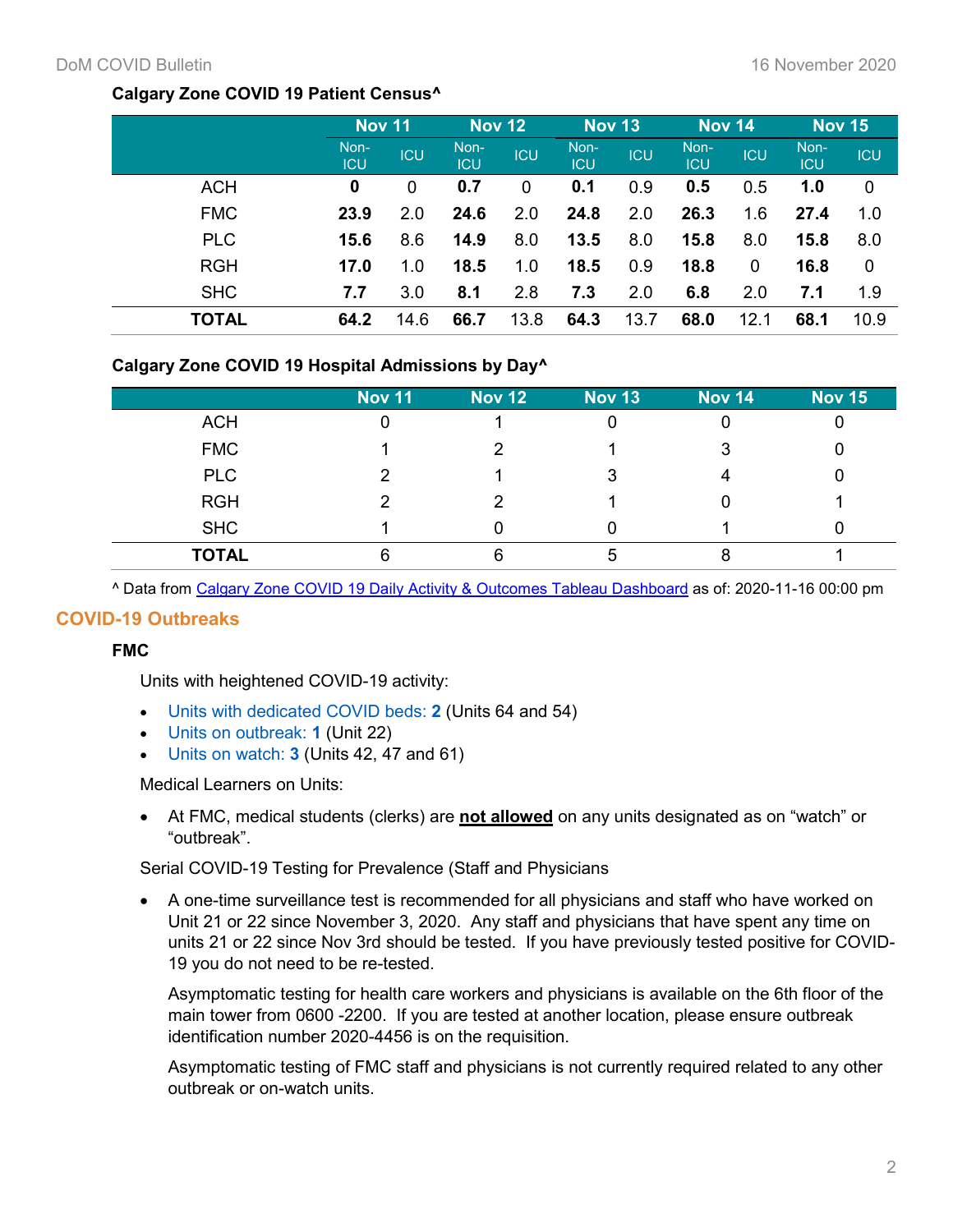# **PLC**

Units with heightened COVID-19 activity:

• Units on outbreak: **2** (Units 49 and 51)

Medical Learners on Units:

- At PLC, the decision to allow medical students (clerks) to be on units designated as on "watch" or "outbreak" will be determined on a case-by-case basis.
- Currently student groups will **continue to take a pause** on the outbreak units.

# **RGH**

Units with heightened COVID-19 activity:

- Units on outbreak: **3** (Units 58, 72, 74)
- Units on watch: **3** (Units 56, 71, 82)

#### Medical Learners on Units:

- At RGH, the decision to allow medical students (clerks) to be on units designated as on "watch" or "outbreak" will be determined on a case-by-case basis.
- RGH U82 is on watch; however, there are no actual cases there, so at this time, site leadership has agreed that **it is okay** for clerks to continue working on that unit. If any COVID cases develop, this could change things.

# **SMCUC**

Units with heightened COVID-19 activity:

• Units on outbreak: **1** (iOAT)

# **AMH**

Units with heightened COVID-19 activity:

• Units on outbreak: **1** (Renfrew Recovery Centre)

# **Rural Health Update**

• Sites Under Investigation: **3** (Oilfields Acute Care, Strathmore Acute Care, Didsbury Acute Care)

# **Senior's Health Update**

• Outbreaks: **33** Sites (Sites of note: Mount Royal Rivera, AgeCare Skypointe, Carewest George Boyak)

# **Indigenous Health Update**

• Cases continue to rise in communities: Siksika  $-87$  cases, Nakoda / Morley  $-5$  new cases, Tsuu T'ina – 2 cases

# **Workplace Health & Safety Update**

#### **Change in Healthcare Worker (HCW) isolation requirements:**

Effectively immediately, healthcare workers who have tested positive for COVID-19 will be able to return to work 10 days after the onset of their symptoms or once their symptoms have resolved, whichever is longer. Staff who are asymptomatic can return to work 10 days after the date of the positive test. This new direction has been updated in the [Return to Work Decision Chart](https://www.albertahealthservices.ca/assets/info/ppih/if-ppih-covid-19-return-to-work-decision-chart-healthcare-worker.pdf) and Return [to Work Guide.](https://www.albertahealthservices.ca/assets/info/ppih/if-ppih-covid-19-return-to-work-guide-ahs-healthcare-worker.pdfhttps:/www.albertahealthservices.ca/assets/info/ppih/if-ppih-covid-19-return-to-work-guide-ahs-healthcare-worker.pdf)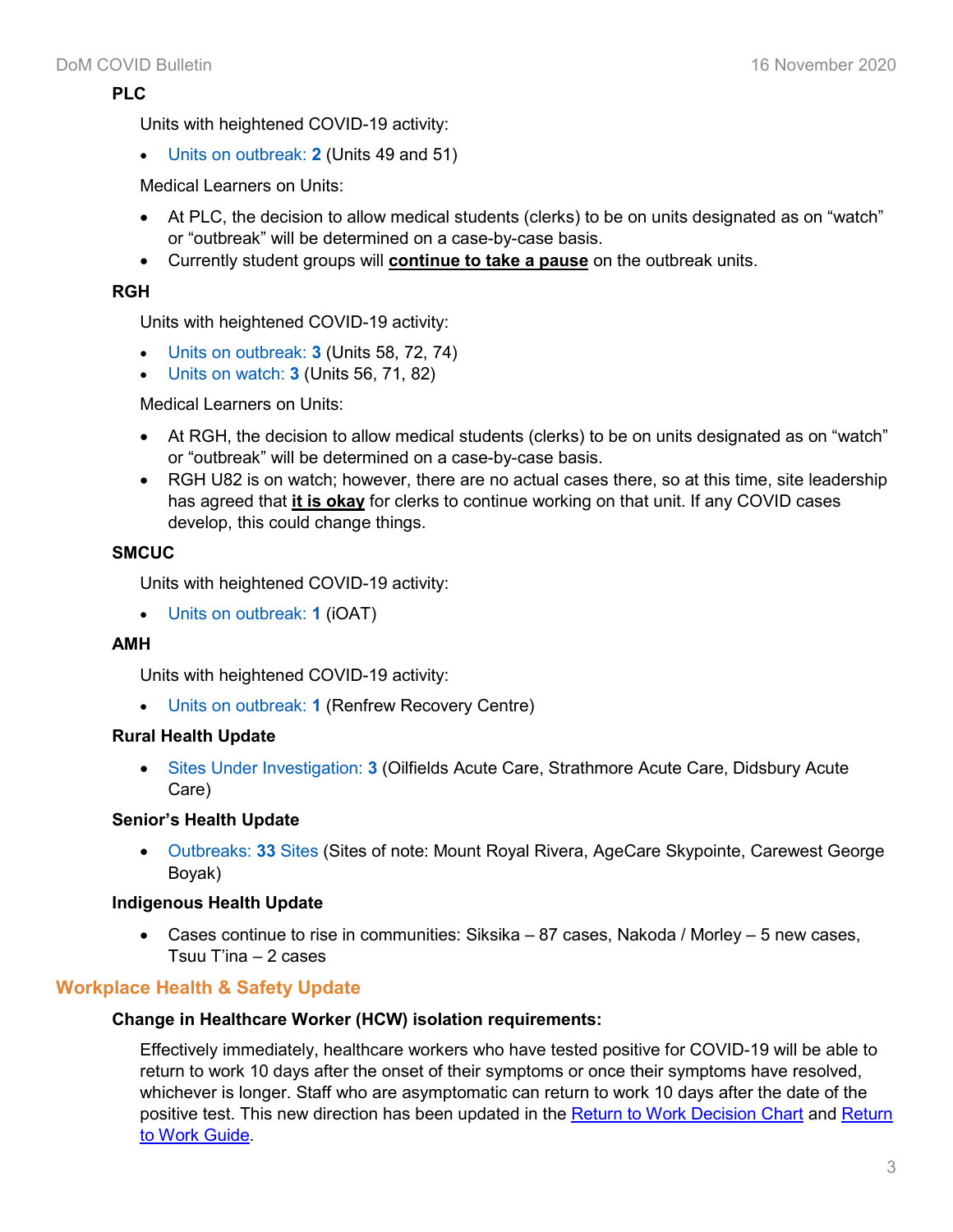If you have experienced any symptoms, been required to self-isolate, or been tested for COVID-19, the Return to Work Decision Chart and Guide provide advice you can use to discuss the timing of your return with your manager. Safety is the most important thing during the COVID-19 pandemic. We want our people returning to work only when they are healthy and fit for work to ensure the safety of our patients and colleagues.

**UPDATED** [COVID-19 Return to Work Guide for Healthcare Workers](https://www.albertahealthservices.ca/assets/info/ppih/if-ppih-covid-19-return-to-work-guide-ahs-healthcare-worker.pdf) (13 Nov 2020) **UPDATED** [COVID-19 Return to Work Decision Chart for Healthcare Workers](https://www.albertahealthservices.ca/assets/info/ppih/if-ppih-covid-19-return-to-work-decision-chart-healthcare-worker.pdf) (13 Nov 2020) **UPDATED** COVID-19 Return to Work Guide [for Community Physicians and Teams](https://www.albertahealthservices.ca/assets/info/ppih/if-ppih-covid-19-community-physicians-return-to-work.pdf) (16 Nov 2020)

# **Hospital Capacity**

The number of individuals being treated for COVID-19 in Alberta hospitals is also very concerning and continues to rise. On November 12, there were 240 individuals in Alberta hospitals – another record number - with 186 of those in non-intensive care units (ICUs) and 54 in ICUs. This is 46 per cent more hospital admissions than we had the week before, when there were 164 individuals in Alberta hospitals, with 130 of those in non-ICUs and 34 in ICUs.

Currently, capacity at Edmonton and Calgary Zone hospitals is frequently exceeding 100 per cent. Some units are seeing occupancy as high as 125 per cent. Much of this is being driven by the need to isolate COVID-positive or likely COVID-positive patients or close contacts. Between Calgary and Edmonton, we have about 800 isolation beds, however we are currently using about 1,200 isolation beds, meaning some beds in multi-bed rooms cannot be used.

In addition to this, more than 500 continuing care beds across all five AHS zones are currently closed due to site outbreaks. Patients who would normally be transferred from hospital to a continuing centre are having to wait longer in hospital. This also limits the number of available hospital beds.

For these reasons, AHS has already initiated new measures in Edmonton to reduce the strain on our hospitals.



Calgary Zone and South Zone are planning additional surge capacity measures over the next 7-14 days.

*Number of current COVID-19 patients in hospital, ICU and non-ICU*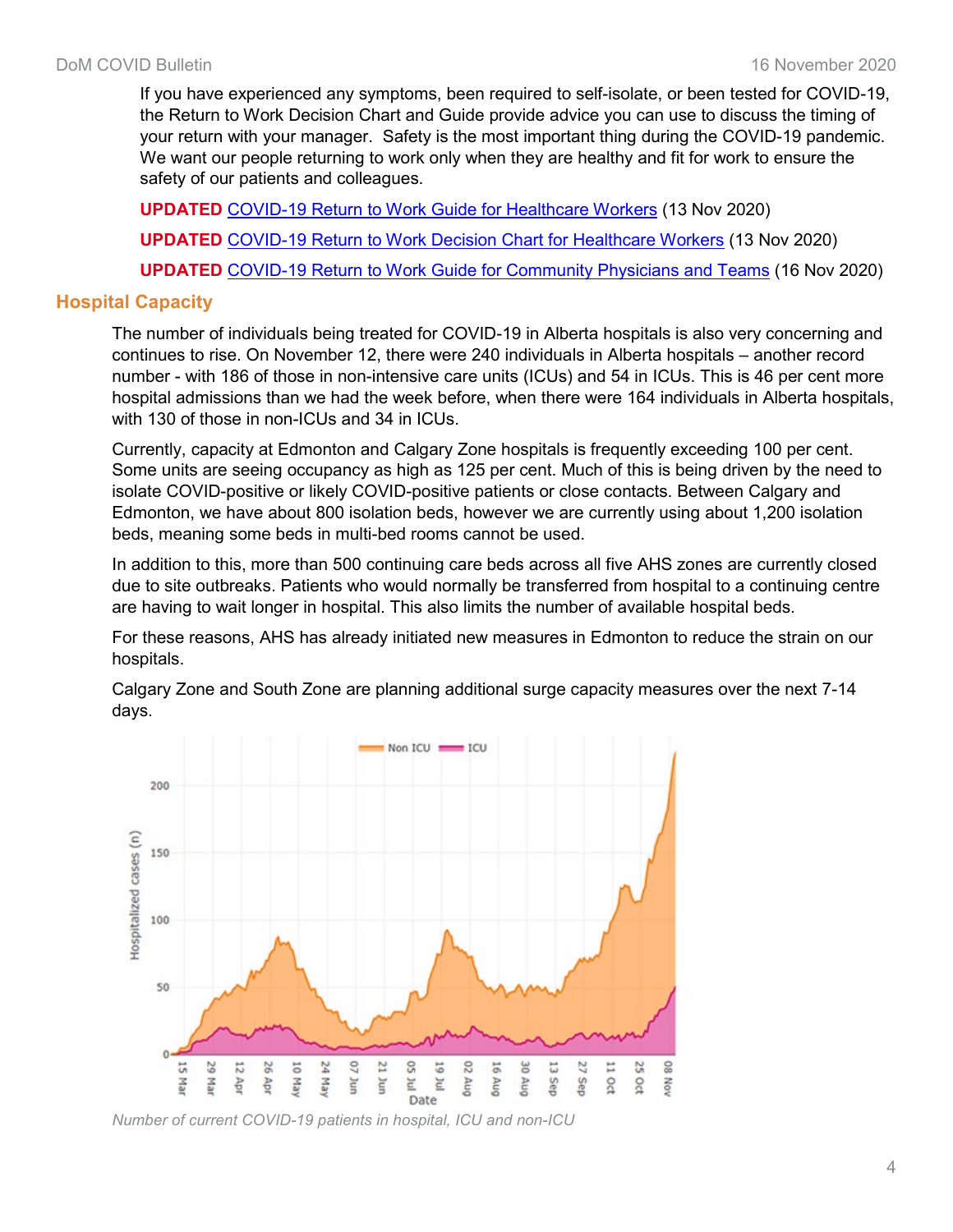## **COVID ARP**

If you bill **FFS** and you have not done so already, please consider joining the COVID ARP. Please contact Christopher Jappert [\(ChristopherT.Jappert@ahs.ca\)](mailto:ChristopherT.Jappert@ahs.ca) for further details.

#### **COVID-19: New / Updated Resources and Information**

**UPDATED** [Personal Protective Equipment \(PPE\) Guidance to Help Make Continuous Masking Work](https://www.albertahealthservices.ca/assets/info/ppih/if-ppih-covid-19-guidance-continuous-masking-work-for-you.pdf)  [for You](https://www.albertahealthservices.ca/assets/info/ppih/if-ppih-covid-19-guidance-continuous-masking-work-for-you.pdf) (16 Nov 2020)

**UPDATED** [COVID-19 Frequently Asked Questions –](https://www.albertahealthservices.ca/assets/info/ppih/if-ppih-covid-19-primary-care-faq.pdf) for Community Physicians (16 Nov 2020)

**NEW** COVID-19 Family Presence and Visitation ECC Taskforce Memo: Updates to Designated/Family Support and Visitor Access in Acute Care (13 Nov 2020)

Dear ZEOCs and Site Leaders,

**Due to rising COVID-19 cases, access to AHS acute care sites is limited to designated family/support persons, effective Nov. 16. Visitor access is restricted for patients at end-oflife and for those receiving critical care for a life-threatening illness**. Exceptions will be made for faith/religious leaders, elders, an elder's helper, traditional knowledge keeper or legal supports who are requested by the patient or alternate decision-maker. These visits must be booked in advance with the service area.

This decision was not made lightly. We must do all we can to protect our patients, and the staff caring for them. We recognize that family and loved ones play an important role in the emotional and physical well-being of our patients, and will work with families and facilities to continue to support virtual visitation.

Additionally, we are encouraging staff, patients/residents, and designated family/support persons to work together to reduce the amount of time spent in AHS facilities by considering what support needs to be provided in person and what can be provided virtually. Designated family/support persons should assess their risk of exposure and transmission of COVID-19 before they enter an AHS site. To support this, the taskforce has created two brochures for designated family/support persons: [Know Your Risk](https://www.albertahealthservices.ca/assets/info/ppih/if-ppih-covid-19-dfsp-know-your-risk.pdf) and [Know Your Role.](https://www.albertahealthservices.ca/assets/info/ppih/if-ppih-covid-19-dfsp-know-your-role.pdf) Please share these resources with acute and continuing care staff to review with patients, residents and support persons.

We have also made updates throughout other sections of the Designated/Family Support and [Visitor Access Guidance](https://www.albertahealthservices.ca/assets/healthinfo/ipc/hi-ipc-covid19-infosht-visiting-pts-pandemic.pdf) including ambulatory appointments (for both pediatrics and adults), replacement support persons, outdoor visitation, patient off-site passes and Indigenous considerations during a patient's care journey.

Thank you for your continued support as we weigh the risk of welcoming family presence while ensuring the health and safety of other patients, staff and physicians providing their care. As usual, questions and concerns can be submitted to ECC for tracking and dissemination to the appropriate teams.

**UPDATED** [Recommendations for Cohorting Inpatients on Additional Precautions in Acute Care](https://www.albertahealthservices.ca/assets/healthinfo/ipc/if-hp-ipc-cohorting-isolation-patients.pdf) (13 Nov 2020)

**UPDATED** [IPC COVID-19 Additional Precautions Without Walls in Shared Patient Care Space](https://www.albertahealthservices.ca/assets/healthinfo/ipc/hi-ipc-setting-up-isoln-wo-walls-shrd-space.pdf) (13 Nov 2020)

**UPDATED** [IPC Cohorting Recommendations for COVID-19 in Acute Care](https://www.albertahealthservices.ca/assets/healthinfo/ipc/hi-ipc-covid-desgnd-unit.pdf) (13 Nov 2020)

**UPDATED** Acute Care Guidelines for Patient Admission / Discharge / Transfer in Unit / Facility with a [Confirmed COVID-19 Outbreak or Watch](https://www.albertahealthservices.ca/assets/info/ppih/if-ppih-covid-19-acute-care-admission-discharge-transfer-outbreak-watch.pdf) (11 Nov 2020)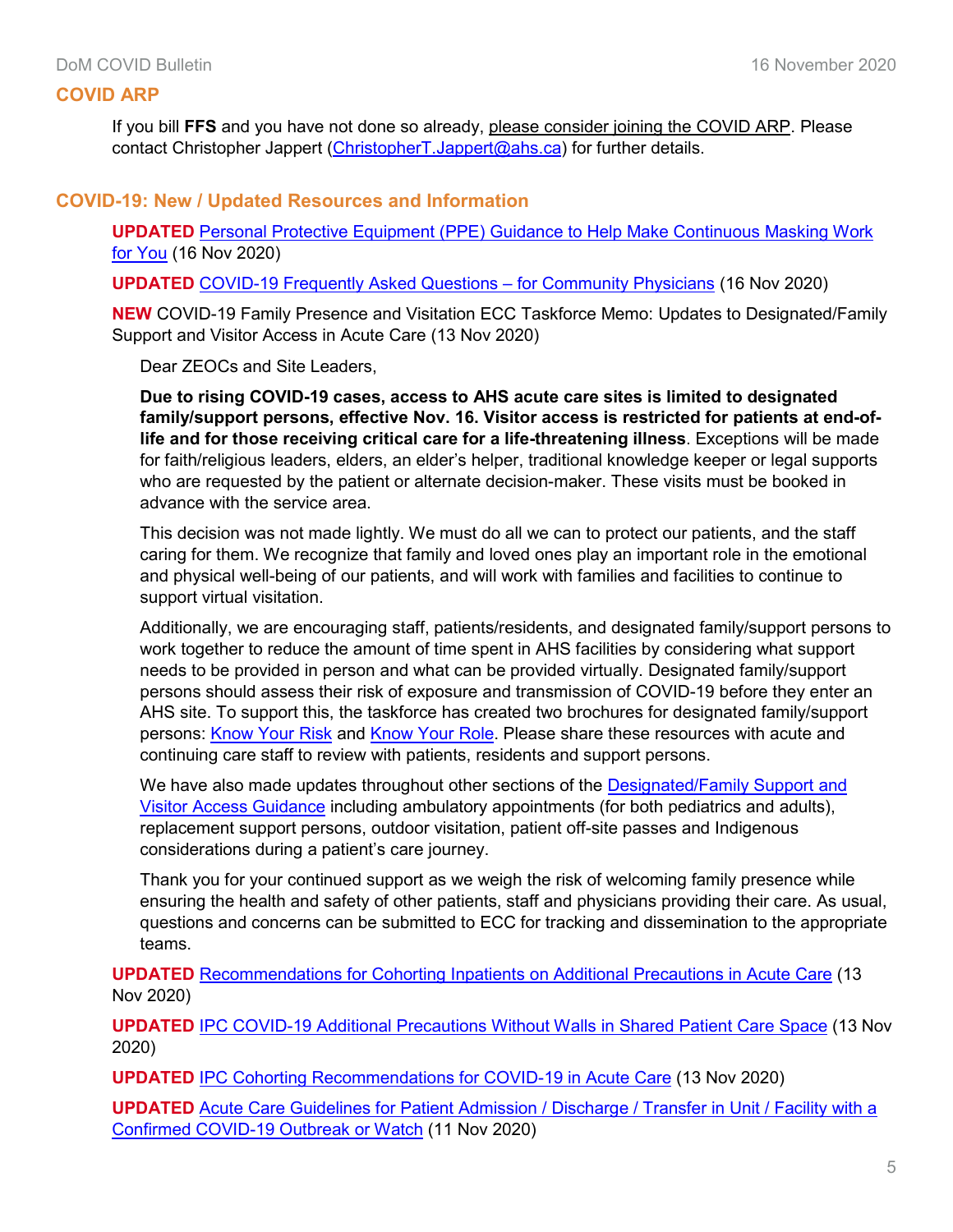**UPDATED** [Healthcare Worker Cohorting in Acute Care During COVID-19 Checklist](https://www.albertahealthservices.ca/assets/info/ppih/if-ppih-covid-19-acute-care-healthcare-worker-cohorting.pdf) (11 Nov 2020)

#### **NEW** Preventing Workplace Harassment and Violence:

- AHS Prevention of Harassment and Violence Program (POHV) [Recommendations for COVID-](https://insite.albertahealthservices.ca/main/assets/tls/ep/tls-ep-covid-19-pohv-recommendations-covid-19-assessment-centre-staff.pdf)[19 Assessment Centre Staff](https://insite.albertahealthservices.ca/main/assets/tls/ep/tls-ep-covid-19-pohv-recommendations-covid-19-assessment-centre-staff.pdf) (6 Nov 2020)
- POHV [Recommendations for COVID-19 AHS Facilities Non-Clinical Screeners](https://insite.albertahealthservices.ca/main/assets/tls/ep/tls-ep-covid-19-pohv-recommendations-covid-19-non-clinical-screeners.pdf) (6 Nov 2020)

**NEW** [Financial Assistance and Supports](https://www.departmentofmedicine.com/meoc/financial-assistance-supports.pdf) (current as of 8 Oct 2020)

# **Upcoming Events**

#### **COVID Corner – Update on the Inpatient Management of Patients with COVID-19**

Wednesday, November 25, 2020 7:00 – 9:00 PM **[Register Here](https://cumming.ucalgary.ca/cme/courses/calendar/calendar#!view/event/event_id/197951)**

**Moderators:** Drs. Kelly Burak and Doug Woodhouse

#### **Speakers:** TBD

#### **Learning Objectives:**

By the end of this session participants will be able to:

- 1. Recognize factors identified with worse outcomes and use new prognostic scoring systems
- 2. Summarize the current evidence for pharmacologic treatment of COVID-19, including when to use dexamethasone and remdesivir
- 3. List important considerations if a hospitalized patient is deteriorating and when to consult specialists, including ICU
- 4. Use the Specialist Link Discharge Pathway to link patients to ongoing care in the community

For more information and to register, please click [here.](https://cumming.ucalgary.ca/cme/courses/calendar/calendar#!view/event/event_id/197951)

#### **Standing Together**

Let's be frank - it's been a hard dose of reality this week as we face more restrictions in our province to help manage the spread of COVID-19. We know that you most directly feel the stresses this pandemic is putting on the health system and you witness the toll it is taking on our healthcare teams, patients and families, firsthand. You also sometimes bear the brunt of the anger and frustrations Albertans have when they enter our care, or even as they see you as representatives of the health system.

This feels like a very good time to remind ourselves that we need to be kind to one another. And to remember that none of us wants this pandemic. None of us wants the restrictions that it is bringing. None of us wants to have our routines and activities disrupted. We are truly in this together, because we are forced to face it head on as a province, but also because Albertans come together when we're put to the test. We want to help each other, we rise to the occasion, we do the right thing and we join forces to affect change.

It's something we said often at the start of the pandemic, and perhaps bears repeating: together, we can make a difference and reduce the spread of COVID-19 – by heeding the health protocols, taking the steps to reduce our contacts, and supporting one another every step of the way. We've impacted the spread of COVID-19 in the past months and we can do it again. Don't give up and don't forget to reach out if you need help. There are resources for you, as noted above. We will continue to stand together as AHS and as Albertans, to protect the health of our families, friends and those who are most vulnerable. Thank you for being examples of hope to your communities and for modelling the measures that will help us recover from COVID-19.